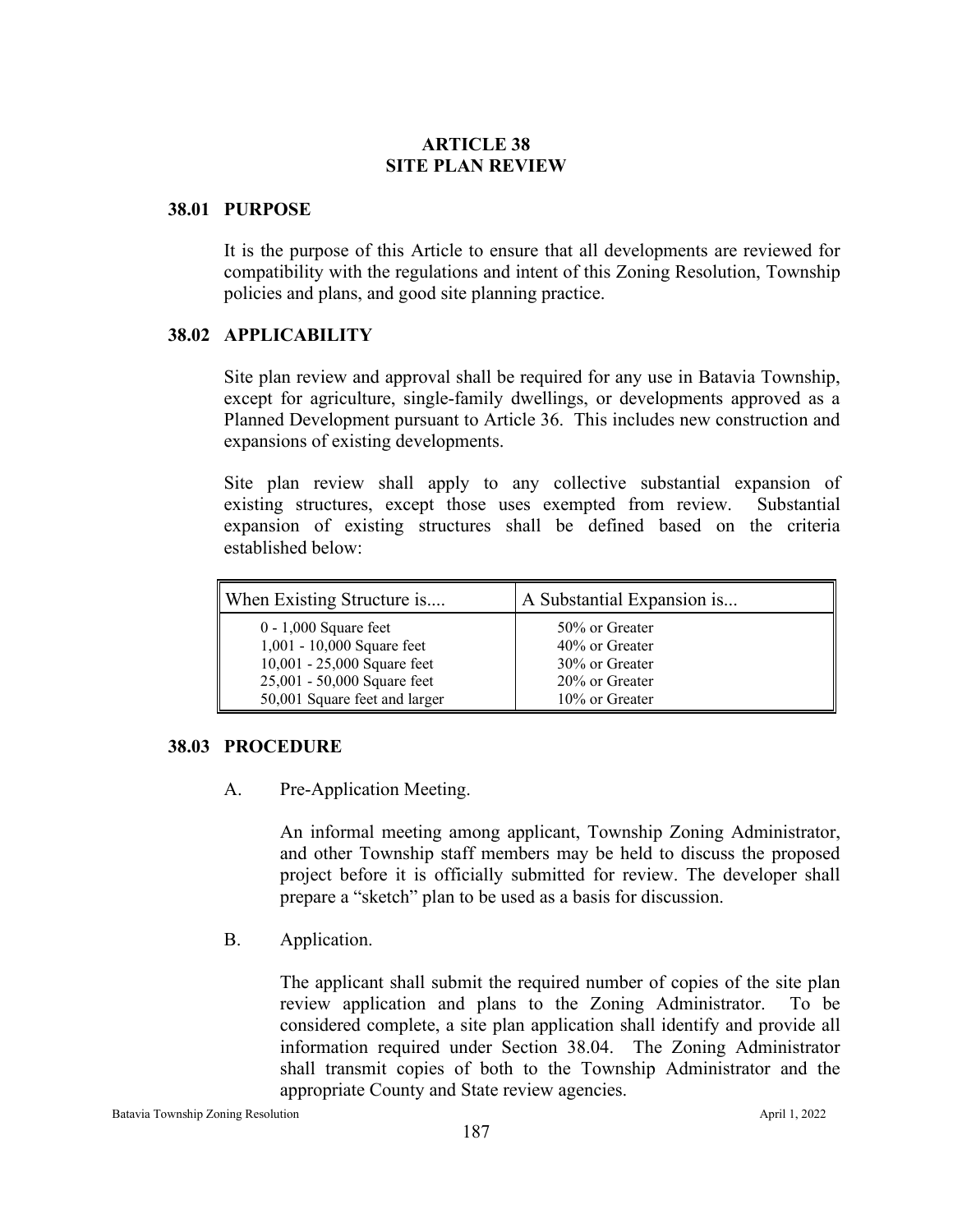C. Review.

The Township and appropriate County and State review agencies shall review the site plan and prepare a report identifying compliance or noncompliance with the regulations of this Resolution and other applicable regulations.

D. Decision.

The Township Zoning Administrator shall within twenty working days of receipt of the reports and recommendations, either approve or deny the site plan application. If approved, a Zoning Certificate may be issued. If denied, the Zoning Administrator shall state the reasons for the action taken. If the application is denied, the applicant may submit a new site plan for review in accordance with this Section or the applicant may appeal the decision to the Board of Zoning Appeals in accordance with Article 5 of this Resolution.

## **38.04 SITE PLAN CONTENTS**

- A. All applications for site plan review shall be accompanied by:
	- 1. A completed application form.
	- 2. The required site plan review fee.
	- 3. The required number of site plans.
- A. For sites less than twenty five (25) acres, the site plan shall be drawn for the subject property to a scale no smaller than one (1) inch equals one hundred (100) feet to be considered complete. For sites larger than twenty five (25) acres, an appropriate scale should be used. All site plans shall be dated and shall include the following information, in any suitable and convenient manner as long as the data is clearly indicated and legible, and includes the following:
	- 1. All property lines, shape and dimensions of the lot to be built upon showing directional bearings and distances, adjacent land ownership, streets, and location with reference to identifiable street intersections.
	- 2. Name of development, legal description of property, north arrow, scale, acreage, name and address of record, and the person responsible for preparing the site plan (engineer, architect, land planner, etc.).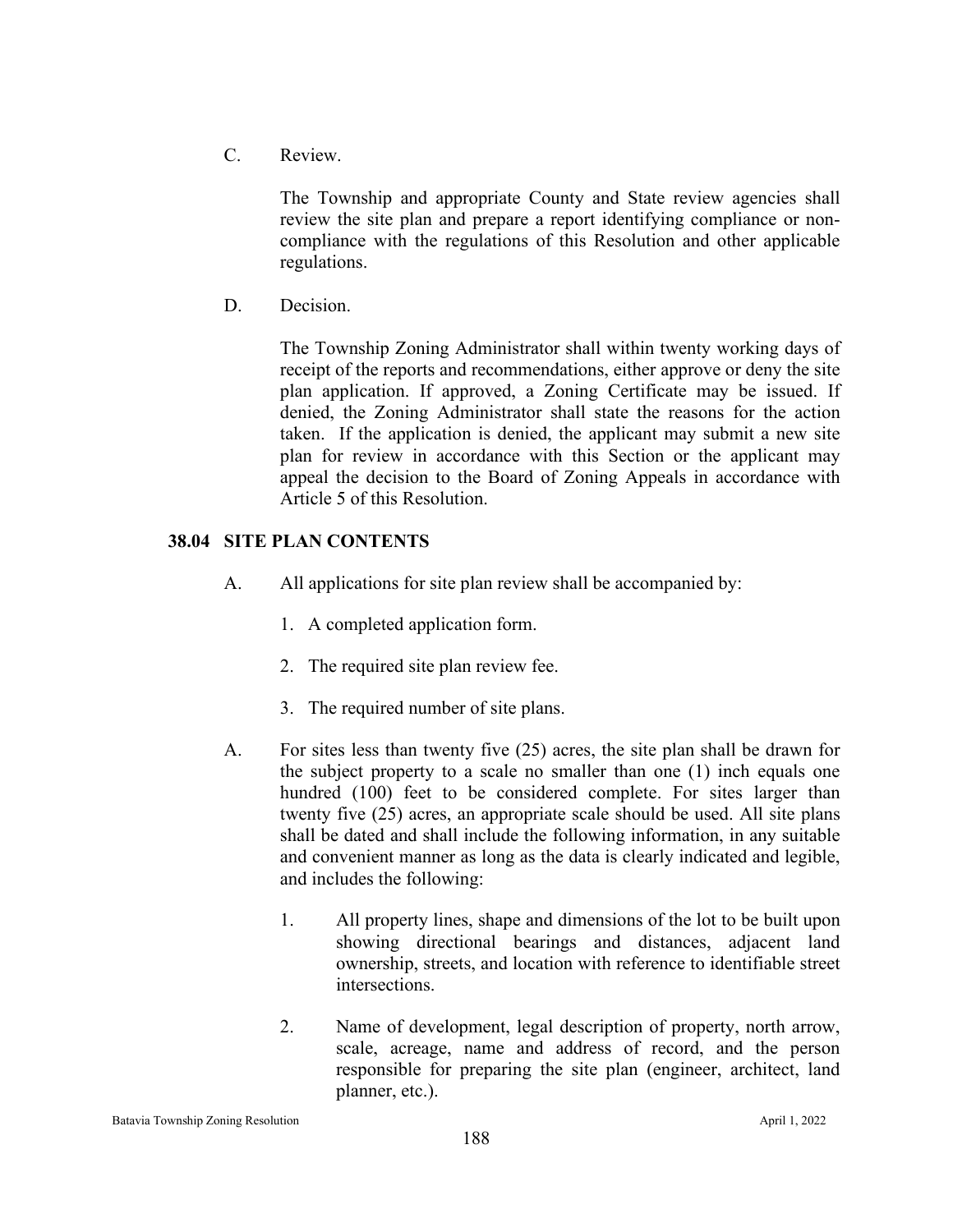- 3. Vicinity map locating the subject property in Batavia Township. Both vicinity map and site plan shall be oriented with parallel north arrows.
- 4. The total lot area of the subject property, indicating both gross area and net area (excluding right-of-way).
- 5. The present zoning of the subject property and all adjacent properties.
- 6. All public and private rights-of-way and easement lines located on or adjacent to the subject property, which are proposed to be continued, created, enlarged, relocated, or abandoned, including future right-of-way.
- 7. Existing topography and approximate delineation of any topographical changes shown by contour with appropriate intervals to ensure accurate review. Plans shall indicate existing and proposed drainage patterns and locations of existing or proposed storm water control on the site.
- 8. The location of existing and proposed buildings with number of floors and gross floor area, including setbacks from property lines and/or existing and proposed rights-of-way, and between proposed buildings.
- 9. Delineation of all existing and proposed uses in the project.
- 10. The proposed finished grade(s) of new buildings supplemented where necessary with spot elevations.
- 11. Location and dimensions of all curb cuts, driving aisles, off-street parking, drive-through stacking spaces, and loading and / or unloading spaces including number of spaces, angle of stalls, etc., with dimensions indicating setback from existing and proposed property lines and rights-of-way. Locations of cross access easements shall be illustrated if applicable
- 12. The locations of existing buildings on adjacent property, and locations of existing driveways within 200 feet of the property.
- 13. Location of proposed pedestrian walkways identifying approximate dimensions.
- 14. Location of proposed streets, identifying approximate dimensions of pavement, right-of-way widths, and grades.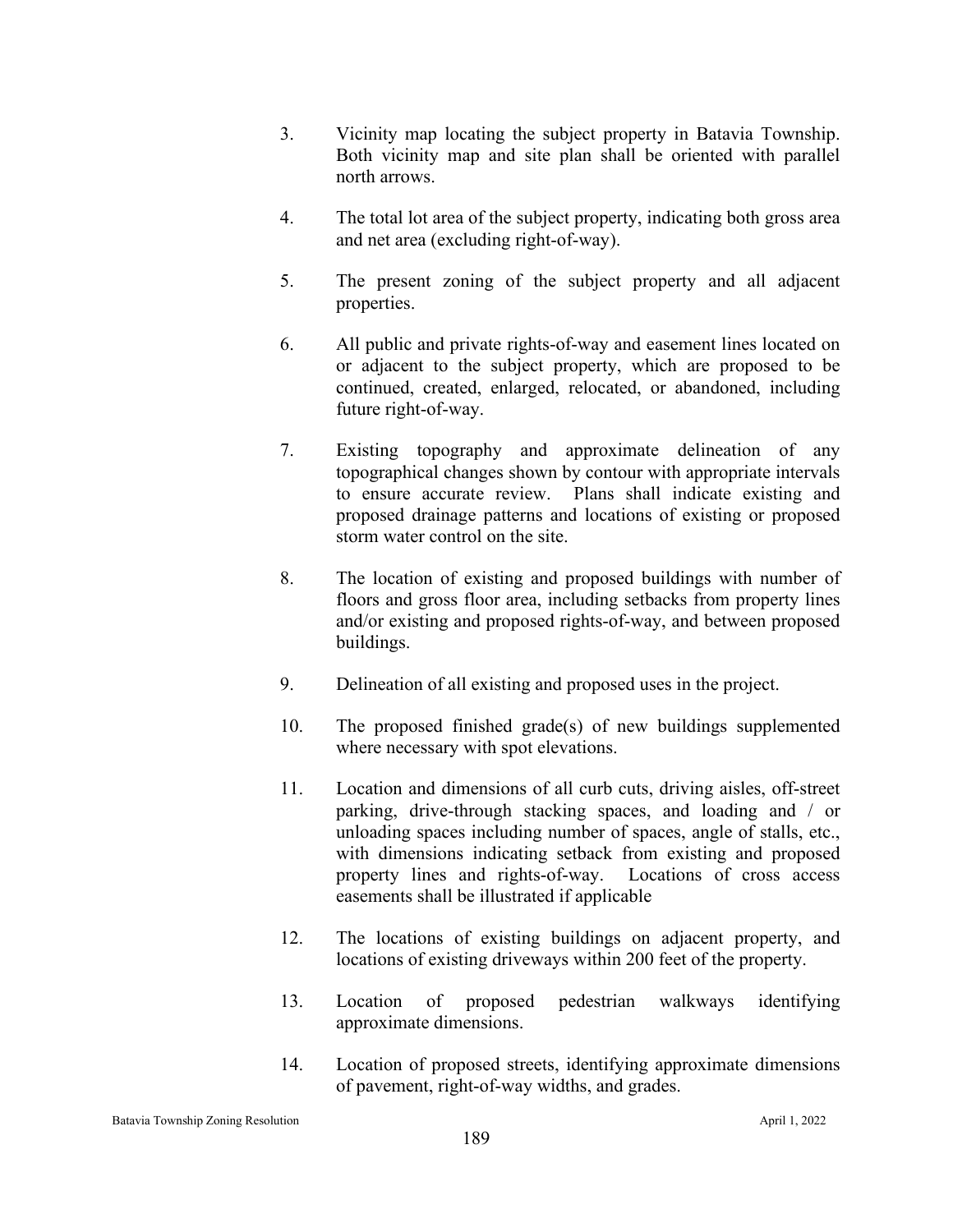- 15. Location of all existing and proposed water, sanitary sewer, and storm drainage lines indicating approximate pipe sizes and service provider. Indication should also be given regarding the provision of electric and telephone service and locations of equipment boxes, switch stations, transformers or similar equipment on the site.
- 16. Limits of existing flood hazard areas within and adjacent to the property, accurately showing the limits of building encroachment and earth fill within this area, with 100 year water surface elevations and proposed finished floor elevations denoted.
- 17. Identification of the soil types and geologic formations on the subject property, indicating anticipated problems and proposed methods of handling said problems.
- 18. Existing and proposed location(s) of outdoor lighting. Proposed lighting levels shall be demonstrated by the submission of a photometric plan illustrating proposed lighting fixture styles, lamp types, pole heights, and fixture locations, including buildingmounted units.
- 19. Existing and proposed location(s) of signs. Proposed signs shall be illustrated on a plan showing the proposed location, dimension, height, and area of all signs for the development.
- 20. Existing and proposed location(s) of buffer plantings, fences, walls and landscaping. Any existing woodlands of mature vegetation, and any other significant natural features, such as water bodies, drainage courses, wetlands, and wildlife habitats, must be identified.
- 21. Location and screening or other description to indicate control and handling of solid waste. Indicate dumpster pad where dumpster is to be used, and screening to be provided, including setback dimension from property lines.
- 22. Location of proposed landscaping and plantings in compliance with any streetscape, buffer or parking area planting requirements. Indicate the proposed size, name, type, quantity and location of landscape material.
- 22. Elevations of all faces of buildings and structures, including walls and fences, at an appropriate scale for the graphic representation of the materials employed. Such elevations must also indicate heights of buildings and structures; roofs and overhangs; and building material and color.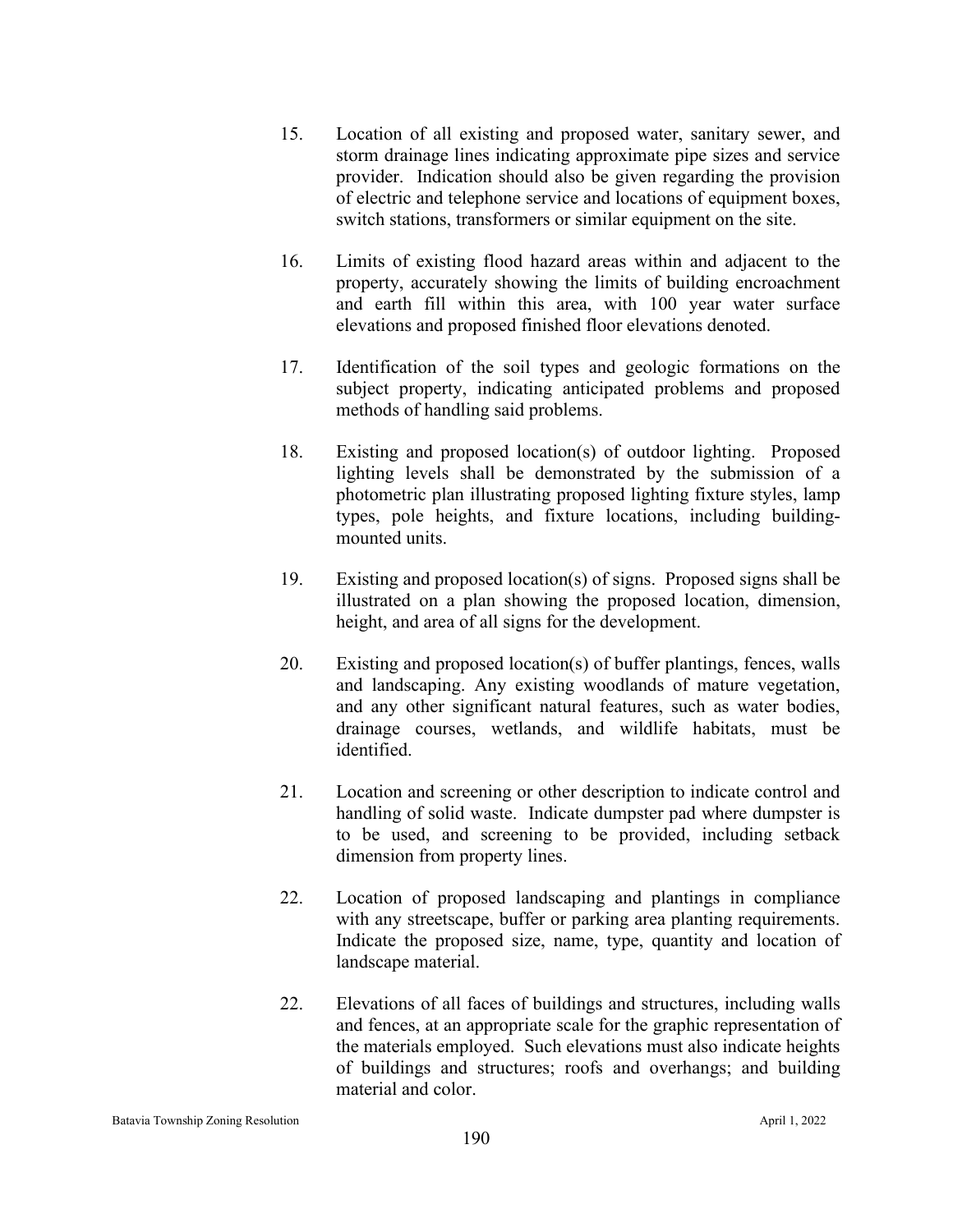- 23. A traffic impact analysis that includes average daily and peak hour estimates and proposed public right-of-way improvements.
- 24. Additional information or engineering data, in such form and content as necessary, to determine that the site plan meets the standards of this Article and other requirements and performance standards of the Zoning Resolution for Batavia Township and of other public agencies in Clermont County, to ensure proper integration of the proposed project in the area and the prevention of adverse and undesirable impacts on the community.

#### **38.05 WAIVER OF SITE PLAN REQUIREMENTS**

Depending on the nature of the site plan review application, one or more of the aforementioned site plan requirements may be waived by the Zoning Administrator. To obtain a waiver, the applicant must submit a statement to the Zoning Administrator indicating reasons why the requirements should be waived. The Zoning Administrator may grant waivers only when the material supplied by the applicant clearly demonstrates that the required information is unnecessary for a full and adequate review of the existing character of the neighborhood and / or the spirit of the Zoning Resolution. The decision of the Zoning Administrator with respect to the waiver is subject to review upon appeal to the Board of Zoning Appeals.

#### **38.06 SITE PLAN REVIEW CRITERIA**

In reviewing the site plan, the Township Zoning Administrator shall determine whether the proposed development meets all requirements of the Zoning Resolution, including but not limited to, those of the particular zoning district in which the development would be located, and regulations for supplemental regulations, off-street parking and loading regulations, signs, landscaping and other provisions.

### **38.07 REVISIONS OF SITE PLAN AFTER APPROVAL**

No changes, erasures, modification, or revisions shall be made to any site plan after approval has been given unless said changes, erasures, modifications or revisions are first submitted to and approved by the Zoning Administrator. In determining whether to permit revision of the site plan after approval, the Zoning Administrator shall proceed as follows:

A. Minor modifications are defined as a ten (10%) percent change in approved building floor area, height, setbacks, and any change regarding open space, green areas, grading and drainage, circulation, lighting, or buffering. The Zoning Administrator may permit these changes upon determination that the change does not adversely impact upon the adjacent